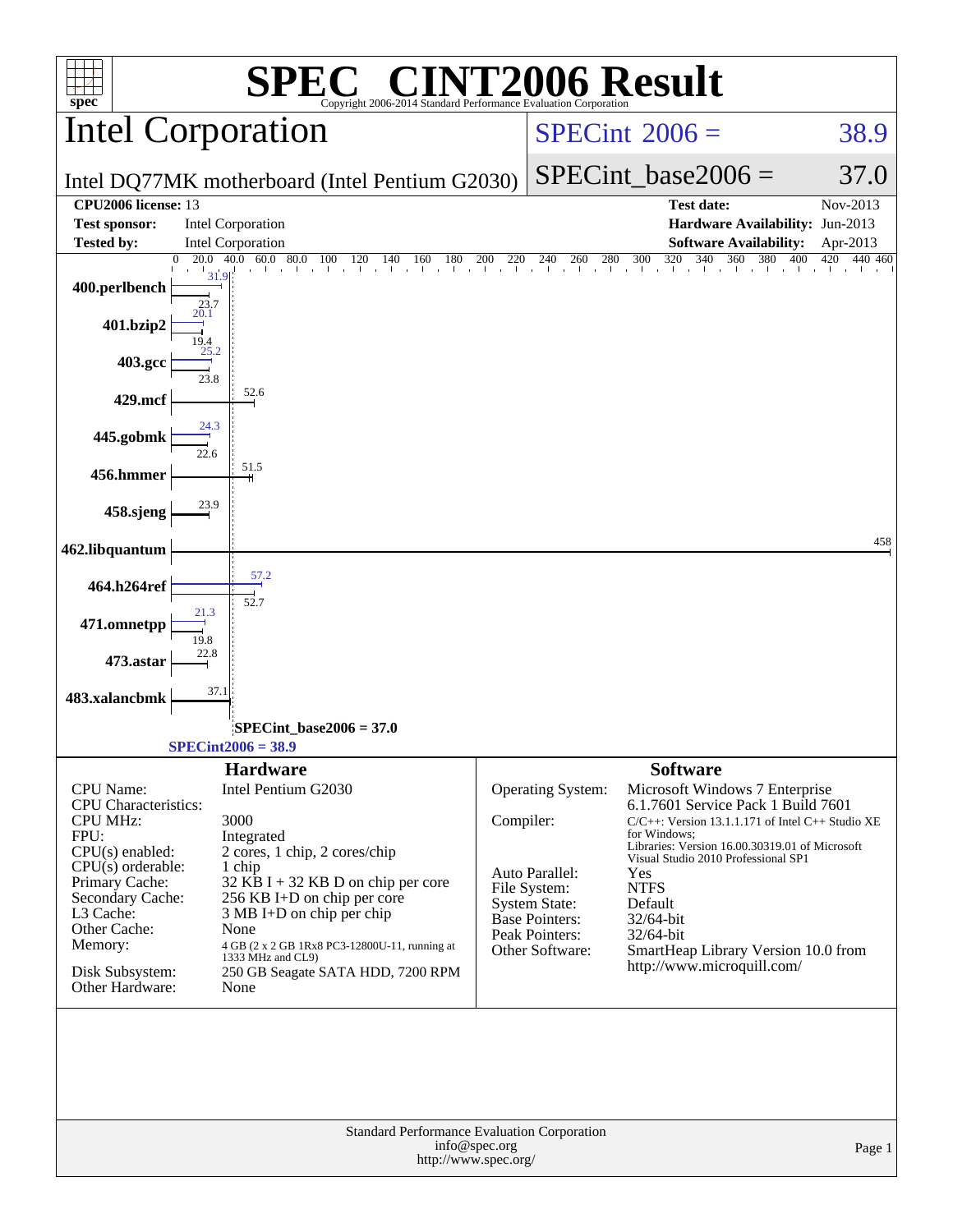

# Intel Corporation

## $SPECint2006 = 38.9$  $SPECint2006 = 38.9$

Intel DQ77MK motherboard (Intel Pentium G2030)

**[Test sponsor:](http://www.spec.org/auto/cpu2006/Docs/result-fields.html#Testsponsor)** Intel Corporation **[Hardware Availability:](http://www.spec.org/auto/cpu2006/Docs/result-fields.html#HardwareAvailability)** Jun-2013

SPECint base2006 =  $37.0$ **[CPU2006 license:](http://www.spec.org/auto/cpu2006/Docs/result-fields.html#CPU2006license)** 13 **[Test date:](http://www.spec.org/auto/cpu2006/Docs/result-fields.html#Testdate)** Nov-2013

**[Tested by:](http://www.spec.org/auto/cpu2006/Docs/result-fields.html#Testedby)** Intel Corporation **[Software Availability:](http://www.spec.org/auto/cpu2006/Docs/result-fields.html#SoftwareAvailability)** Apr-2013

#### **[Results Table](http://www.spec.org/auto/cpu2006/Docs/result-fields.html#ResultsTable)**

|                    | <b>Base</b>    |              |                |              |                |       | <b>Peak</b>                                                                                              |              |                |              |                |              |
|--------------------|----------------|--------------|----------------|--------------|----------------|-------|----------------------------------------------------------------------------------------------------------|--------------|----------------|--------------|----------------|--------------|
| <b>Benchmark</b>   | <b>Seconds</b> | <b>Ratio</b> | <b>Seconds</b> | <b>Ratio</b> | <b>Seconds</b> | Ratio | <b>Seconds</b>                                                                                           | <b>Ratio</b> | <b>Seconds</b> | <b>Ratio</b> | <b>Seconds</b> | <b>Ratio</b> |
| 400.perlbench      | 414            | 23.6         | 412            | 23.7         | 412            | 23.7  | 307                                                                                                      | 31.9         | 307            | 31.8         | 307            | <u>31.9</u>  |
| 401.bzip2          | 512            | 18.9         | 497            | 19.4         | 497            | 19.4  | 480                                                                                                      | 20.1         | 479            | 20.2         | 480            | 20.1         |
| $403.\mathrm{gcc}$ | 337            | 23.9         | 338            | 23.8         | 338            | 23.8  | 320                                                                                                      | 25.2         | 319            | 25.2         | 320            | 25.2         |
| $429$ mcf          | 173            | 52.6         | 173            | 52.7         | 173            | 52.6  | 173                                                                                                      | 52.6         | 173            | 52.7         | 173            | 52.6         |
| $445$ .gobmk       | 464            | 22.6         | 464            | 22.6         | 464            | 22.6  | 432                                                                                                      | 24.3         | 432            | 24.3         | 432            | 24.3         |
| $456.$ hmmer       | 181            | 51.5         | 180            | 51.7         | 188            | 49.7  | 181                                                                                                      | 51.5         | 180            | 51.7         | 188            | 49.7         |
| $458$ .sjeng       | 505            | 23.9         | 506            | 23.9         | 506            | 23.9  | 505                                                                                                      | 23.9         | 506            | 23.9         | 506            | 23.9         |
| 462.libquantum     | 45.2           | 458          | 45.2           | 458          | 45.2           | 458   | 45.2                                                                                                     | 458          | 45.2           | <u>458</u>   | 45.2           | 458          |
| 464.h264ref        | 420            | 52.7         | 420            | 52.6         | 420            | 52.7  | 387                                                                                                      | 57.2         | 388            | 57.1         | 387            | 57.2         |
| 471.omnetpp        | 316            | 19.8         | 316            | 19.8         | 316            | 19.8  | 293                                                                                                      | 21.3         | 295            | 21.2         | 292            | 21.4         |
| $473.$ astar       | 307            | 22.8         | 307            | 22.8         | 306            | 22.9  | 307                                                                                                      | 22.8         | 307            | 22.8         | 306            | 22.9         |
| 483.xalancbmk      | 186            | 37.2         | 186            | 37.1         | 186            | 37.1  | 186                                                                                                      | 37.2         | 186            | 37.1         | 186            | 37.1         |
|                    |                |              |                |              |                |       | Results appear in the order in which they were run. Bold underlined text indicates a median measurement. |              |                |              |                |              |

#### **[Compiler Invocation Notes](http://www.spec.org/auto/cpu2006/Docs/result-fields.html#CompilerInvocationNotes)**

 To compile these binaries, the Intel Compiler 13.1 was set up to generate 64-bit binaries with the command: "ipsxe-comp-vars.bat intel64 vs2010" (shortcut provided in the Intel(r) Parallel Studio XE 2013 program folder)

#### **[Platform Notes](http://www.spec.org/auto/cpu2006/Docs/result-fields.html#PlatformNotes)**

 Sysinfo program C:\SPEC13.1/Docs/sysinfo \$Rev: 6775 \$ \$Date:: 2011-08-16 #\$ \8787f7622badcf24e01c368b1db4377c running on Clt7054D217ADD3 Mon Nov 18 07:10:59 2013 This section contains SUT (System Under Test) info as seen by

 some common utilities. To remove or add to this section, see: <http://www.spec.org/cpu2006/Docs/config.html#sysinfo>

 Trying 'systeminfo' : Microsoft Windows 7 Enterprise OS Version : 6.1.7601 Service Pack 1 Build 7601 System Manufacturer: INTEL\_ System Model : DQ77MK\_\_ Processor(s) : 1 Processor(s) Installed. [01]: Intel64 Family 6 Model 58 Stepping 9 GenuineIntel ~3000 Mhz BIOS Version : Intel Corp. MKQ7710H.86A.0054.2012.1120.1444, 11/20/2012 Total Physical Memory: 3,912 MB Trying 'wmic cpu get /value'

DeviceID : CPU0

Continued on next page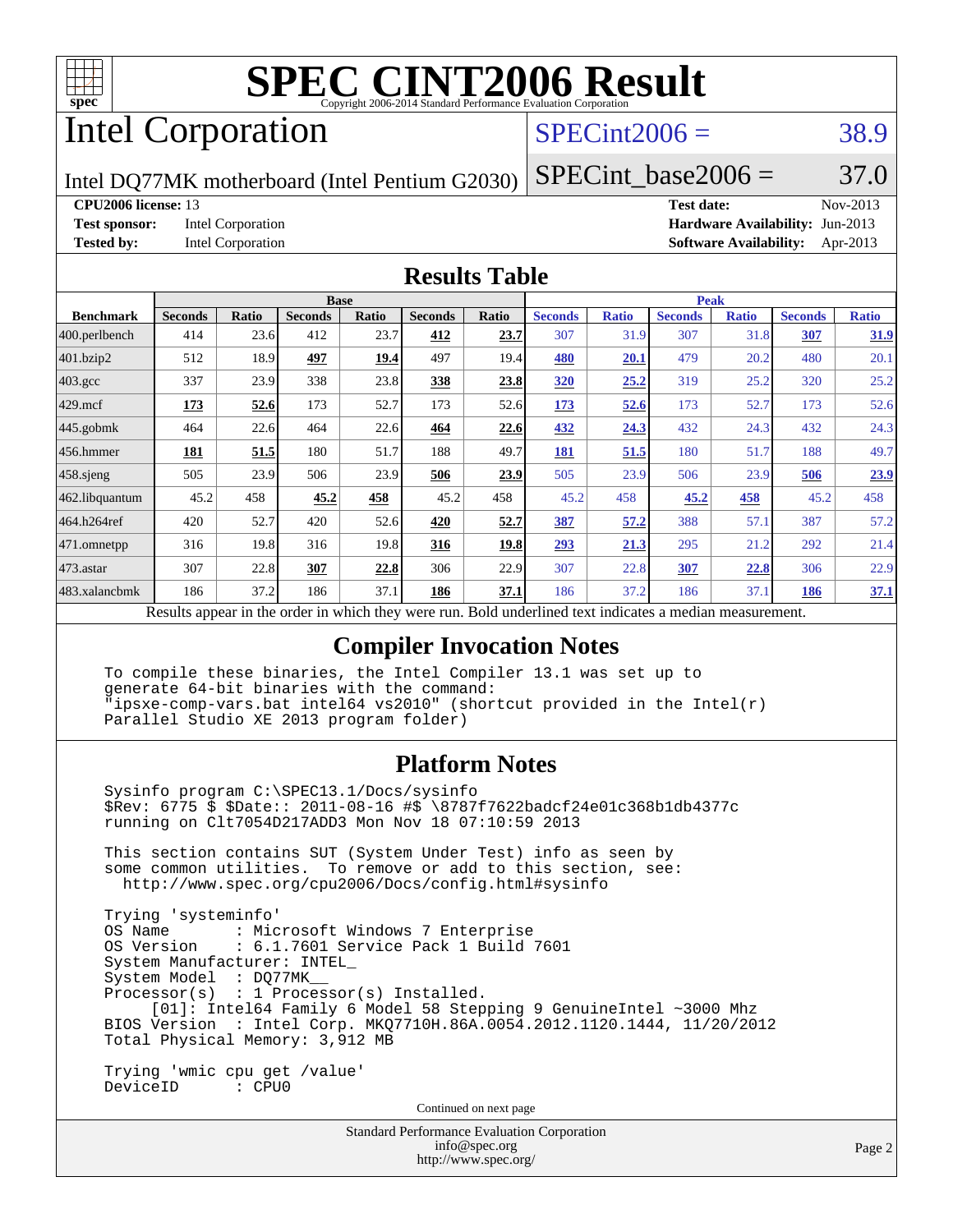

Intel Corporation

 $SPECint2006 = 38.9$  $SPECint2006 = 38.9$ 

SPECint base2006 =  $37.0$ 

Intel DQ77MK motherboard (Intel Pentium G2030)

**[Test sponsor:](http://www.spec.org/auto/cpu2006/Docs/result-fields.html#Testsponsor)** Intel Corporation **[Hardware Availability:](http://www.spec.org/auto/cpu2006/Docs/result-fields.html#HardwareAvailability)** Jun-2013 **[Tested by:](http://www.spec.org/auto/cpu2006/Docs/result-fields.html#Testedby)** Intel Corporation **[Software Availability:](http://www.spec.org/auto/cpu2006/Docs/result-fields.html#SoftwareAvailability)** Apr-2013

**[CPU2006 license:](http://www.spec.org/auto/cpu2006/Docs/result-fields.html#CPU2006license)** 13 **[Test date:](http://www.spec.org/auto/cpu2006/Docs/result-fields.html#Testdate)** Nov-2013

#### **[Platform Notes \(Continued\)](http://www.spec.org/auto/cpu2006/Docs/result-fields.html#PlatformNotes)**

L2CacheSize : 512<br>L3CacheSize : 3072 L3CacheSize MaxClockSpeed : 3000 Name : Intel(R) Pentium(R) CPU G2030 @ 3.00GHz NumberOfCores : 2 NumberOfLogicalProcessors: 2

 (End of data from sysinfo program) BIOS: SATA mode set to RAID Windows Disk Driver: Intel Rapid Storage Technology 12.5.0.1066 Windows Chipset Driver: Intel Chipset Driver 9.4.0.1027

#### **[Component Notes](http://www.spec.org/auto/cpu2006/Docs/result-fields.html#ComponentNotes)**

 Tested systems can be used with Shin-G ATX case, PC Power and Cooling 1200W power supply Micron MT8JTF25664AZ-1G6 Series Memory DIMMs

#### **[General Notes](http://www.spec.org/auto/cpu2006/Docs/result-fields.html#GeneralNotes)**

 OMP\_NUM\_THREADS set to number of processors cores KMP\_AFFINITY set to granularity=fine,scatter Binaries compiled on a system with 1x Intel Core i7-860 CPU + 8GB memory using Windows 7 Enterprise 64-bit

#### **[Base Compiler Invocation](http://www.spec.org/auto/cpu2006/Docs/result-fields.html#BaseCompilerInvocation)**

[C benchmarks](http://www.spec.org/auto/cpu2006/Docs/result-fields.html#Cbenchmarks):

[icl -Qvc10](http://www.spec.org/cpu2006/results/res2014q3/cpu2006-20140701-30215.flags.html#user_CCbase_intel_icc_vc10_9607f3ecbcdf68042245f068e51b40c1) [-Qstd=c99](http://www.spec.org/cpu2006/results/res2014q3/cpu2006-20140701-30215.flags.html#user_CCbase_intel_compiler_c99_mode_1a3d110e3041b3ad4466830521bdad2a)

[C++ benchmarks:](http://www.spec.org/auto/cpu2006/Docs/result-fields.html#CXXbenchmarks) [icl -Qvc10](http://www.spec.org/cpu2006/results/res2014q3/cpu2006-20140701-30215.flags.html#user_CXXbase_intel_icc_vc10_9607f3ecbcdf68042245f068e51b40c1)

### **[Base Portability Flags](http://www.spec.org/auto/cpu2006/Docs/result-fields.html#BasePortabilityFlags)**

 400.perlbench: [-DSPEC\\_CPU\\_P64](http://www.spec.org/cpu2006/results/res2014q3/cpu2006-20140701-30215.flags.html#b400.perlbench_basePORTABILITY_DSPEC_CPU_P64) [-DSPEC\\_CPU\\_WIN64\\_X64](http://www.spec.org/cpu2006/results/res2014q3/cpu2006-20140701-30215.flags.html#b400.perlbench_baseCPORTABILITY_DSPEC_CPU_WIN64_X64) [-DSPEC\\_CPU\\_NO\\_NEED\\_VA\\_COPY](http://www.spec.org/cpu2006/results/res2014q3/cpu2006-20140701-30215.flags.html#b400.perlbench_baseCPORTABILITY_DSPEC_CPU_NO_NEED_VA_COPY) 401.bzip2: [-DSPEC\\_CPU\\_P64](http://www.spec.org/cpu2006/results/res2014q3/cpu2006-20140701-30215.flags.html#suite_basePORTABILITY401_bzip2_DSPEC_CPU_P64) 403.gcc: [-DSPEC\\_CPU\\_P64](http://www.spec.org/cpu2006/results/res2014q3/cpu2006-20140701-30215.flags.html#suite_basePORTABILITY403_gcc_DSPEC_CPU_P64) [-DSPEC\\_CPU\\_WIN64](http://www.spec.org/cpu2006/results/res2014q3/cpu2006-20140701-30215.flags.html#b403.gcc_baseCPORTABILITY_DSPEC_CPU_WIN64) 429.mcf: [-DSPEC\\_CPU\\_P64](http://www.spec.org/cpu2006/results/res2014q3/cpu2006-20140701-30215.flags.html#suite_basePORTABILITY429_mcf_DSPEC_CPU_P64) 445.gobmk: [-DSPEC\\_CPU\\_P64](http://www.spec.org/cpu2006/results/res2014q3/cpu2006-20140701-30215.flags.html#suite_basePORTABILITY445_gobmk_DSPEC_CPU_P64) 456.hmmer: [-DSPEC\\_CPU\\_P64](http://www.spec.org/cpu2006/results/res2014q3/cpu2006-20140701-30215.flags.html#suite_basePORTABILITY456_hmmer_DSPEC_CPU_P64) 458.sjeng: [-DSPEC\\_CPU\\_P64](http://www.spec.org/cpu2006/results/res2014q3/cpu2006-20140701-30215.flags.html#suite_basePORTABILITY458_sjeng_DSPEC_CPU_P64) 462.libquantum: [-DSPEC\\_CPU\\_P64](http://www.spec.org/cpu2006/results/res2014q3/cpu2006-20140701-30215.flags.html#suite_basePORTABILITY462_libquantum_DSPEC_CPU_P64) 464.h264ref: [-DSPEC\\_CPU\\_P64](http://www.spec.org/cpu2006/results/res2014q3/cpu2006-20140701-30215.flags.html#suite_basePORTABILITY464_h264ref_DSPEC_CPU_P64) [-DWIN32](http://www.spec.org/cpu2006/results/res2014q3/cpu2006-20140701-30215.flags.html#b464.h264ref_baseCPORTABILITY_DWIN32) [-DSPEC\\_CPU\\_NO\\_INTTYPES](http://www.spec.org/cpu2006/results/res2014q3/cpu2006-20140701-30215.flags.html#b464.h264ref_baseCPORTABILITY_DSPEC_CPU_NO_INTTYPES)

Continued on next page

Standard Performance Evaluation Corporation [info@spec.org](mailto:info@spec.org) <http://www.spec.org/>

Page 3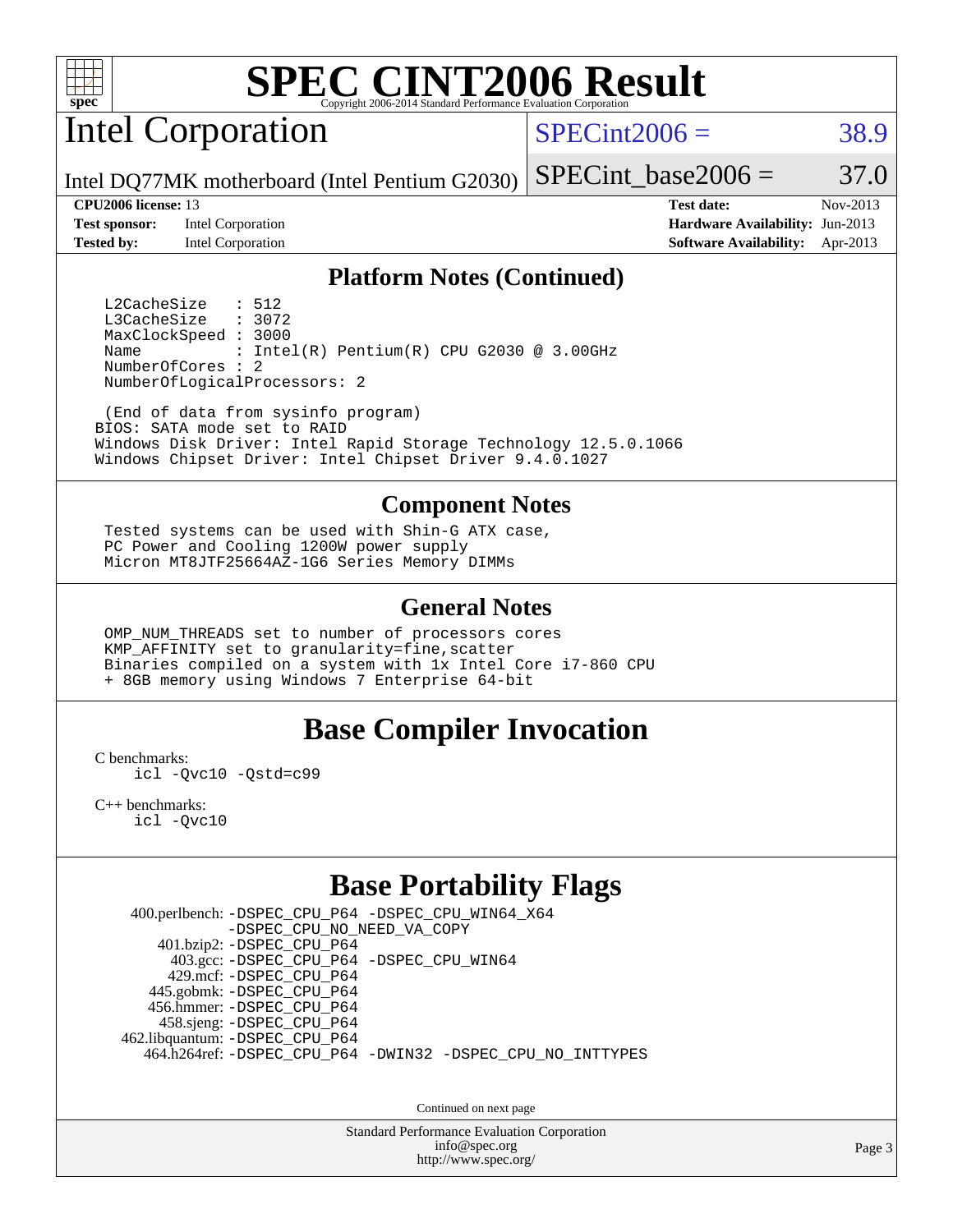

Intel Corporation

 $SPECint2006 = 38.9$  $SPECint2006 = 38.9$ 

Intel DQ77MK motherboard (Intel Pentium G2030)

SPECint base2006 =  $37.0$ 

**[Test sponsor:](http://www.spec.org/auto/cpu2006/Docs/result-fields.html#Testsponsor)** Intel Corporation **[Hardware Availability:](http://www.spec.org/auto/cpu2006/Docs/result-fields.html#HardwareAvailability)** Jun-2013

**[CPU2006 license:](http://www.spec.org/auto/cpu2006/Docs/result-fields.html#CPU2006license)** 13 **[Test date:](http://www.spec.org/auto/cpu2006/Docs/result-fields.html#Testdate)** Nov-2013 **[Tested by:](http://www.spec.org/auto/cpu2006/Docs/result-fields.html#Testedby)** Intel Corporation **[Software Availability:](http://www.spec.org/auto/cpu2006/Docs/result-fields.html#SoftwareAvailability)** Apr-2013

## **[Base Portability Flags \(Continued\)](http://www.spec.org/auto/cpu2006/Docs/result-fields.html#BasePortabilityFlags)**

 471.omnetpp: [-DSPEC\\_CPU\\_P64](http://www.spec.org/cpu2006/results/res2014q3/cpu2006-20140701-30215.flags.html#suite_basePORTABILITY471_omnetpp_DSPEC_CPU_P64) [-DSPEC\\_CPU\\_WIN64](http://www.spec.org/cpu2006/results/res2014q3/cpu2006-20140701-30215.flags.html#b471.omnetpp_baseCXXPORTABILITY_DSPEC_CPU_WIN64) 473.astar: [-DSPEC\\_CPU\\_P64](http://www.spec.org/cpu2006/results/res2014q3/cpu2006-20140701-30215.flags.html#suite_basePORTABILITY473_astar_DSPEC_CPU_P64) 483.xalancbmk: [-DSPEC\\_CPU\\_P64](http://www.spec.org/cpu2006/results/res2014q3/cpu2006-20140701-30215.flags.html#suite_basePORTABILITY483_xalancbmk_DSPEC_CPU_P64) [-Qoption,cpp,--no\\_wchar\\_t\\_keyword](http://www.spec.org/cpu2006/results/res2014q3/cpu2006-20140701-30215.flags.html#user_baseCXXPORTABILITY483_xalancbmk_f-no_wchar_t_keyword_ec0ad4495a16b4e858bfcb29d949d25d)

**[Base Optimization Flags](http://www.spec.org/auto/cpu2006/Docs/result-fields.html#BaseOptimizationFlags)**

[C benchmarks](http://www.spec.org/auto/cpu2006/Docs/result-fields.html#Cbenchmarks):

[-QxSSE4.2](http://www.spec.org/cpu2006/results/res2014q3/cpu2006-20140701-30215.flags.html#user_CCbase_f-QxSSE42_372695bbe211719895df0310b324a1ca) [-Qipo](http://www.spec.org/cpu2006/results/res2014q3/cpu2006-20140701-30215.flags.html#user_CCbase_f-Qipo) [-O3](http://www.spec.org/cpu2006/results/res2014q3/cpu2006-20140701-30215.flags.html#user_CCbase_f-O3) [-Qprec-div-](http://www.spec.org/cpu2006/results/res2014q3/cpu2006-20140701-30215.flags.html#user_CCbase_f-Qprec-div-) [-Qopt-prefetch](http://www.spec.org/cpu2006/results/res2014q3/cpu2006-20140701-30215.flags.html#user_CCbase_f-Qprefetch_37c211608666b9dff9380561f602f0a8) [-Qparallel](http://www.spec.org/cpu2006/results/res2014q3/cpu2006-20140701-30215.flags.html#user_CCbase_f-Qparallel) [-Qauto-ilp32](http://www.spec.org/cpu2006/results/res2014q3/cpu2006-20140701-30215.flags.html#user_CCbase_f-Qauto-ilp32) [/F512000000](http://www.spec.org/cpu2006/results/res2014q3/cpu2006-20140701-30215.flags.html#user_CCbase_set_stack_space_98438a10eb60aa5f35f4c79d9b9b27b1)

[C++ benchmarks:](http://www.spec.org/auto/cpu2006/Docs/result-fields.html#CXXbenchmarks)

[-QxSSE4.2](http://www.spec.org/cpu2006/results/res2014q3/cpu2006-20140701-30215.flags.html#user_CXXbase_f-QxSSE42_372695bbe211719895df0310b324a1ca) [-Qipo](http://www.spec.org/cpu2006/results/res2014q3/cpu2006-20140701-30215.flags.html#user_CXXbase_f-Qipo) [-O3](http://www.spec.org/cpu2006/results/res2014q3/cpu2006-20140701-30215.flags.html#user_CXXbase_f-O3) [-Qprec-div-](http://www.spec.org/cpu2006/results/res2014q3/cpu2006-20140701-30215.flags.html#user_CXXbase_f-Qprec-div-) [-Qopt-prefetch](http://www.spec.org/cpu2006/results/res2014q3/cpu2006-20140701-30215.flags.html#user_CXXbase_f-Qprefetch_37c211608666b9dff9380561f602f0a8) [-Qcxx-features](http://www.spec.org/cpu2006/results/res2014q3/cpu2006-20140701-30215.flags.html#user_CXXbase_f-Qcxx_features_dbf36c8a6dba956e22f1645e4dcd4d98) [-Qauto-ilp32](http://www.spec.org/cpu2006/results/res2014q3/cpu2006-20140701-30215.flags.html#user_CXXbase_f-Qauto-ilp32) [/F512000000](http://www.spec.org/cpu2006/results/res2014q3/cpu2006-20140701-30215.flags.html#user_CXXbase_set_stack_space_98438a10eb60aa5f35f4c79d9b9b27b1) [shlW64M.lib](http://www.spec.org/cpu2006/results/res2014q3/cpu2006-20140701-30215.flags.html#user_CXXbase_SmartHeap64_c4f7f76711bdf8c0633a5c1edf6e5396) [-link /FORCE:MULTIPLE](http://www.spec.org/cpu2006/results/res2014q3/cpu2006-20140701-30215.flags.html#user_CXXbase_link_force_multiple2_070fe330869edf77077b841074b8b0b6)

### **[Base Other Flags](http://www.spec.org/auto/cpu2006/Docs/result-fields.html#BaseOtherFlags)**

[C benchmarks](http://www.spec.org/auto/cpu2006/Docs/result-fields.html#Cbenchmarks):

403.gcc: [-Dalloca=\\_alloca](http://www.spec.org/cpu2006/results/res2014q3/cpu2006-20140701-30215.flags.html#b403.gcc_baseEXTRA_CFLAGS_Dalloca_be3056838c12de2578596ca5467af7f3)

**[Peak Compiler Invocation](http://www.spec.org/auto/cpu2006/Docs/result-fields.html#PeakCompilerInvocation)**

[C benchmarks](http://www.spec.org/auto/cpu2006/Docs/result-fields.html#Cbenchmarks): [icl -Qvc10](http://www.spec.org/cpu2006/results/res2014q3/cpu2006-20140701-30215.flags.html#user_CCpeak_intel_icc_vc10_9607f3ecbcdf68042245f068e51b40c1) [-Qstd=c99](http://www.spec.org/cpu2006/results/res2014q3/cpu2006-20140701-30215.flags.html#user_CCpeak_intel_compiler_c99_mode_1a3d110e3041b3ad4466830521bdad2a)

[C++ benchmarks:](http://www.spec.org/auto/cpu2006/Docs/result-fields.html#CXXbenchmarks) [icl -Qvc10](http://www.spec.org/cpu2006/results/res2014q3/cpu2006-20140701-30215.flags.html#user_CXXpeak_intel_icc_vc10_9607f3ecbcdf68042245f068e51b40c1)

## **[Peak Portability Flags](http://www.spec.org/auto/cpu2006/Docs/result-fields.html#PeakPortabilityFlags)**

Same as Base Portability Flags

# **[Peak Optimization Flags](http://www.spec.org/auto/cpu2006/Docs/result-fields.html#PeakOptimizationFlags)**

[C benchmarks](http://www.spec.org/auto/cpu2006/Docs/result-fields.html#Cbenchmarks):

 400.perlbench: [-QxSSE4.2](http://www.spec.org/cpu2006/results/res2014q3/cpu2006-20140701-30215.flags.html#user_peakPASS2_CFLAGSPASS2_LDFLAGS400_perlbench_f-QxSSE42_372695bbe211719895df0310b324a1ca)(pass 2) [-Qprof\\_gen](http://www.spec.org/cpu2006/results/res2014q3/cpu2006-20140701-30215.flags.html#user_peakPASS1_CFLAGSPASS1_LDFLAGS400_perlbench_Qprof_gen)(pass 1) [-Qprof\\_use](http://www.spec.org/cpu2006/results/res2014q3/cpu2006-20140701-30215.flags.html#user_peakPASS2_CFLAGSPASS2_LDFLAGS400_perlbench_Qprof_use)(pass 2) [-Qipo](http://www.spec.org/cpu2006/results/res2014q3/cpu2006-20140701-30215.flags.html#user_peakOPTIMIZE400_perlbench_f-Qipo) [-O3](http://www.spec.org/cpu2006/results/res2014q3/cpu2006-20140701-30215.flags.html#user_peakOPTIMIZE400_perlbench_f-O3) [-Qprec-div-](http://www.spec.org/cpu2006/results/res2014q3/cpu2006-20140701-30215.flags.html#user_peakOPTIMIZE400_perlbench_f-Qprec-div-) [-Qansi-alias](http://www.spec.org/cpu2006/results/res2014q3/cpu2006-20140701-30215.flags.html#user_peakOPTIMIZE400_perlbench_f-Qansi-alias) [-Qopt-prefetch](http://www.spec.org/cpu2006/results/res2014q3/cpu2006-20140701-30215.flags.html#user_peakOPTIMIZE400_perlbench_f-Qprefetch_37c211608666b9dff9380561f602f0a8)  $-\tilde{Q}$ auto-ilp32 [/F512000000](http://www.spec.org/cpu2006/results/res2014q3/cpu2006-20140701-30215.flags.html#user_peakEXTRA_LDFLAGS400_perlbench_set_stack_space_98438a10eb60aa5f35f4c79d9b9b27b1) [shlW64M.lib](http://www.spec.org/cpu2006/results/res2014q3/cpu2006-20140701-30215.flags.html#user_peakEXTRA_LIBS400_perlbench_SmartHeap64_c4f7f76711bdf8c0633a5c1edf6e5396)  [-link /FORCE:MULTIPLE](http://www.spec.org/cpu2006/results/res2014q3/cpu2006-20140701-30215.flags.html#user_peakLDOUT400_perlbench_link_force_multiple2_070fe330869edf77077b841074b8b0b6)

Continued on next page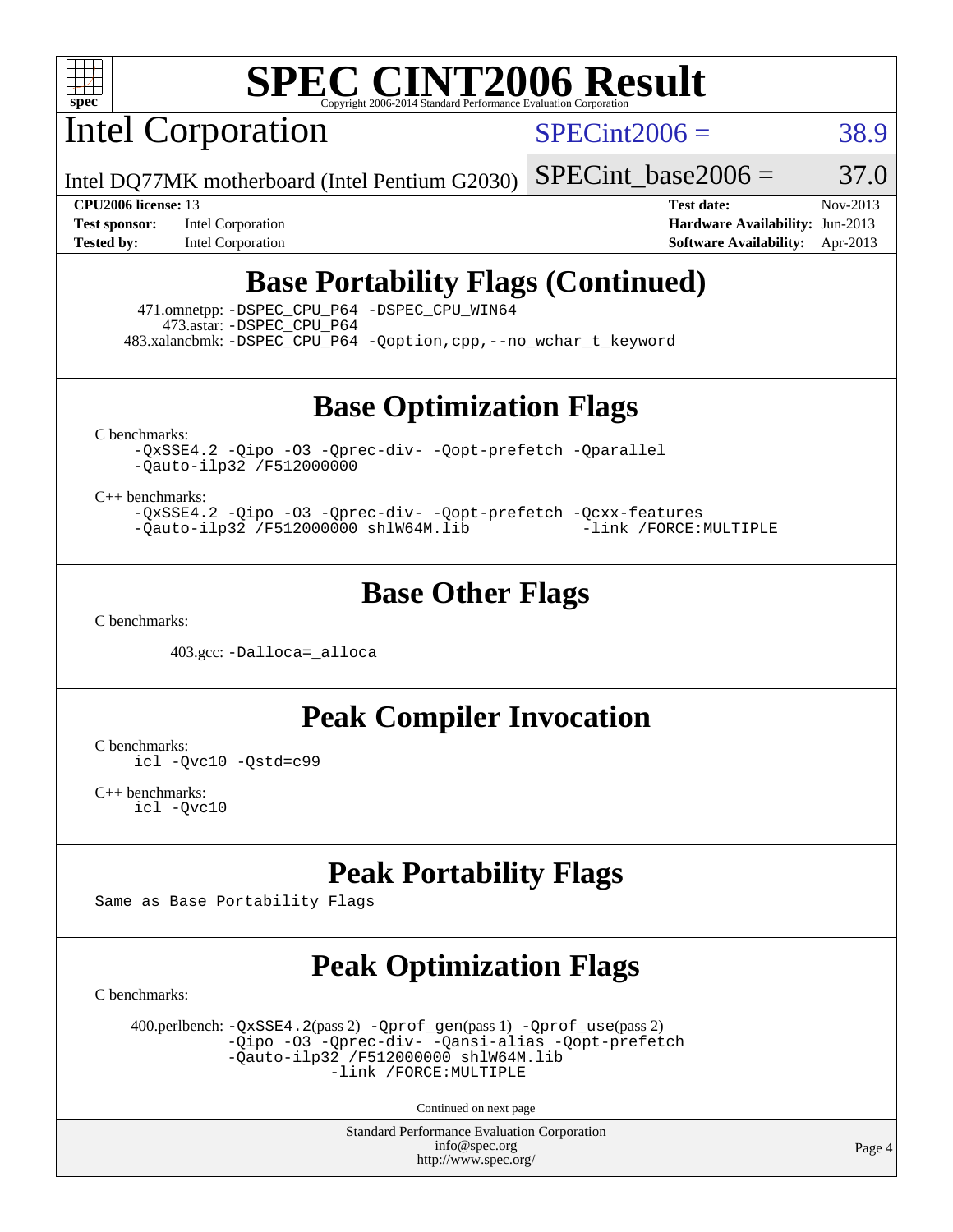

Intel Corporation

 $SPECint2006 = 38.9$  $SPECint2006 = 38.9$ 

Intel DQ77MK motherboard (Intel Pentium G2030)

SPECint base2006 =  $37.0$ 

**[Test sponsor:](http://www.spec.org/auto/cpu2006/Docs/result-fields.html#Testsponsor)** Intel Corporation **[Hardware Availability:](http://www.spec.org/auto/cpu2006/Docs/result-fields.html#HardwareAvailability)** Jun-2013 **[Tested by:](http://www.spec.org/auto/cpu2006/Docs/result-fields.html#Testedby)** Intel Corporation **[Software Availability:](http://www.spec.org/auto/cpu2006/Docs/result-fields.html#SoftwareAvailability)** Apr-2013

**[CPU2006 license:](http://www.spec.org/auto/cpu2006/Docs/result-fields.html#CPU2006license)** 13 **[Test date:](http://www.spec.org/auto/cpu2006/Docs/result-fields.html#Testdate)** Nov-2013

# **[Peak Optimization Flags \(Continued\)](http://www.spec.org/auto/cpu2006/Docs/result-fields.html#PeakOptimizationFlags)**

 401.bzip2: [-QxSSE4.2](http://www.spec.org/cpu2006/results/res2014q3/cpu2006-20140701-30215.flags.html#user_peakPASS2_CFLAGSPASS2_LDFLAGS401_bzip2_f-QxSSE42_372695bbe211719895df0310b324a1ca)(pass 2) [-Qprof\\_gen](http://www.spec.org/cpu2006/results/res2014q3/cpu2006-20140701-30215.flags.html#user_peakPASS1_CFLAGSPASS1_LDFLAGS401_bzip2_Qprof_gen)(pass 1) [-Qprof\\_use](http://www.spec.org/cpu2006/results/res2014q3/cpu2006-20140701-30215.flags.html#user_peakPASS2_CFLAGSPASS2_LDFLAGS401_bzip2_Qprof_use)(pass 2) [-Qipo](http://www.spec.org/cpu2006/results/res2014q3/cpu2006-20140701-30215.flags.html#user_peakOPTIMIZE401_bzip2_f-Qipo) [-O3](http://www.spec.org/cpu2006/results/res2014q3/cpu2006-20140701-30215.flags.html#user_peakOPTIMIZE401_bzip2_f-O3) [-Qprec-div-](http://www.spec.org/cpu2006/results/res2014q3/cpu2006-20140701-30215.flags.html#user_peakOPTIMIZE401_bzip2_f-Qprec-div-) [-Qopt-prefetch](http://www.spec.org/cpu2006/results/res2014q3/cpu2006-20140701-30215.flags.html#user_peakOPTIMIZE401_bzip2_f-Qprefetch_37c211608666b9dff9380561f602f0a8) [-Qansi-alias](http://www.spec.org/cpu2006/results/res2014q3/cpu2006-20140701-30215.flags.html#user_peakOPTIMIZE401_bzip2_f-Qansi-alias) [-Qauto-ilp32](http://www.spec.org/cpu2006/results/res2014q3/cpu2006-20140701-30215.flags.html#user_peakCOPTIMIZE401_bzip2_f-Qauto-ilp32) [/F512000000](http://www.spec.org/cpu2006/results/res2014q3/cpu2006-20140701-30215.flags.html#user_peakEXTRA_LDFLAGS401_bzip2_set_stack_space_98438a10eb60aa5f35f4c79d9b9b27b1) 403.gcc: [-QxSSE4.2](http://www.spec.org/cpu2006/results/res2014q3/cpu2006-20140701-30215.flags.html#user_peakPASS2_CFLAGSPASS2_LDFLAGS403_gcc_f-QxSSE42_372695bbe211719895df0310b324a1ca)(pass 2) [-Qprof\\_gen](http://www.spec.org/cpu2006/results/res2014q3/cpu2006-20140701-30215.flags.html#user_peakPASS1_CFLAGSPASS1_LDFLAGS403_gcc_Qprof_gen)(pass 1) [-Qprof\\_use](http://www.spec.org/cpu2006/results/res2014q3/cpu2006-20140701-30215.flags.html#user_peakPASS2_CFLAGSPASS2_LDFLAGS403_gcc_Qprof_use)(pass 2) [-Qipo](http://www.spec.org/cpu2006/results/res2014q3/cpu2006-20140701-30215.flags.html#user_peakOPTIMIZE403_gcc_f-Qipo) [-O3](http://www.spec.org/cpu2006/results/res2014q3/cpu2006-20140701-30215.flags.html#user_peakOPTIMIZE403_gcc_f-O3) [-Qprec-div-](http://www.spec.org/cpu2006/results/res2014q3/cpu2006-20140701-30215.flags.html#user_peakOPTIMIZE403_gcc_f-Qprec-div-) [-Qauto-ilp32](http://www.spec.org/cpu2006/results/res2014q3/cpu2006-20140701-30215.flags.html#user_peakCOPTIMIZE403_gcc_f-Qauto-ilp32) [/F512000000](http://www.spec.org/cpu2006/results/res2014q3/cpu2006-20140701-30215.flags.html#user_peakEXTRA_LDFLAGS403_gcc_set_stack_space_98438a10eb60aa5f35f4c79d9b9b27b1)  $429$ .mcf: basepeak = yes 445.gobmk: [-QxSSE4.2](http://www.spec.org/cpu2006/results/res2014q3/cpu2006-20140701-30215.flags.html#user_peakPASS2_CFLAGSPASS2_LDFLAGS445_gobmk_f-QxSSE42_372695bbe211719895df0310b324a1ca)(pass 2) [-Qprof\\_gen](http://www.spec.org/cpu2006/results/res2014q3/cpu2006-20140701-30215.flags.html#user_peakPASS1_CFLAGSPASS1_LDFLAGS445_gobmk_Qprof_gen)(pass 1) [-Qprof\\_use](http://www.spec.org/cpu2006/results/res2014q3/cpu2006-20140701-30215.flags.html#user_peakPASS2_CFLAGSPASS2_LDFLAGS445_gobmk_Qprof_use)(pass 2) [-Qipo](http://www.spec.org/cpu2006/results/res2014q3/cpu2006-20140701-30215.flags.html#user_peakOPTIMIZE445_gobmk_f-Qipo) [-O2](http://www.spec.org/cpu2006/results/res2014q3/cpu2006-20140701-30215.flags.html#user_peakOPTIMIZE445_gobmk_f-O2) [-Qprec-div-](http://www.spec.org/cpu2006/results/res2014q3/cpu2006-20140701-30215.flags.html#user_peakOPTIMIZE445_gobmk_f-Qprec-div-) [-Qansi-alias](http://www.spec.org/cpu2006/results/res2014q3/cpu2006-20140701-30215.flags.html#user_peakOPTIMIZE445_gobmk_f-Qansi-alias) [-Qauto-ilp32](http://www.spec.org/cpu2006/results/res2014q3/cpu2006-20140701-30215.flags.html#user_peakCOPTIMIZE445_gobmk_f-Qauto-ilp32) [/F512000000](http://www.spec.org/cpu2006/results/res2014q3/cpu2006-20140701-30215.flags.html#user_peakEXTRA_LDFLAGS445_gobmk_set_stack_space_98438a10eb60aa5f35f4c79d9b9b27b1) 456.hmmer: basepeak = yes  $458 \text{.}$ sjeng: basepeak = yes  $462$ .libquantum: basepeak = yes 464.h264ref: [-QxSSE4.2](http://www.spec.org/cpu2006/results/res2014q3/cpu2006-20140701-30215.flags.html#user_peakPASS2_CFLAGSPASS2_LDFLAGS464_h264ref_f-QxSSE42_372695bbe211719895df0310b324a1ca)(pass 2) [-Qprof\\_gen](http://www.spec.org/cpu2006/results/res2014q3/cpu2006-20140701-30215.flags.html#user_peakPASS1_CFLAGSPASS1_LDFLAGS464_h264ref_Qprof_gen)(pass 1) [-Qprof\\_use](http://www.spec.org/cpu2006/results/res2014q3/cpu2006-20140701-30215.flags.html#user_peakPASS2_CFLAGSPASS2_LDFLAGS464_h264ref_Qprof_use)(pass 2) [-Qipo](http://www.spec.org/cpu2006/results/res2014q3/cpu2006-20140701-30215.flags.html#user_peakOPTIMIZE464_h264ref_f-Qipo) [-O3](http://www.spec.org/cpu2006/results/res2014q3/cpu2006-20140701-30215.flags.html#user_peakOPTIMIZE464_h264ref_f-O3) [-Qprec-div-](http://www.spec.org/cpu2006/results/res2014q3/cpu2006-20140701-30215.flags.html#user_peakOPTIMIZE464_h264ref_f-Qprec-div-) [-Qunroll2](http://www.spec.org/cpu2006/results/res2014q3/cpu2006-20140701-30215.flags.html#user_peakOPTIMIZE464_h264ref_f-Qunroll_1d9456aa650e77fc2a0cf43cef3fa08c) [-Qansi-alias](http://www.spec.org/cpu2006/results/res2014q3/cpu2006-20140701-30215.flags.html#user_peakOPTIMIZE464_h264ref_f-Qansi-alias) [-Qauto-ilp32](http://www.spec.org/cpu2006/results/res2014q3/cpu2006-20140701-30215.flags.html#user_peakCOPTIMIZE464_h264ref_f-Qauto-ilp32) [/F512000000](http://www.spec.org/cpu2006/results/res2014q3/cpu2006-20140701-30215.flags.html#user_peakEXTRA_LDFLAGS464_h264ref_set_stack_space_98438a10eb60aa5f35f4c79d9b9b27b1) [C++ benchmarks:](http://www.spec.org/auto/cpu2006/Docs/result-fields.html#CXXbenchmarks) 471.omnetpp: [-QxSSE4.2](http://www.spec.org/cpu2006/results/res2014q3/cpu2006-20140701-30215.flags.html#user_peakPASS2_CXXFLAGSPASS2_LDFLAGS471_omnetpp_f-QxSSE42_372695bbe211719895df0310b324a1ca)(pass 2) [-Qprof\\_gen](http://www.spec.org/cpu2006/results/res2014q3/cpu2006-20140701-30215.flags.html#user_peakPASS1_CXXFLAGSPASS1_LDFLAGS471_omnetpp_Qprof_gen)(pass 1) [-Qprof\\_use](http://www.spec.org/cpu2006/results/res2014q3/cpu2006-20140701-30215.flags.html#user_peakPASS2_CXXFLAGSPASS2_LDFLAGS471_omnetpp_Qprof_use)(pass 2) [-Qipo](http://www.spec.org/cpu2006/results/res2014q3/cpu2006-20140701-30215.flags.html#user_peakOPTIMIZE471_omnetpp_f-Qipo) [-O3](http://www.spec.org/cpu2006/results/res2014q3/cpu2006-20140701-30215.flags.html#user_peakOPTIMIZE471_omnetpp_f-O3) [-Qprec-div-](http://www.spec.org/cpu2006/results/res2014q3/cpu2006-20140701-30215.flags.html#user_peakOPTIMIZE471_omnetpp_f-Qprec-div-) [-Qansi-alias](http://www.spec.org/cpu2006/results/res2014q3/cpu2006-20140701-30215.flags.html#user_peakOPTIMIZE471_omnetpp_f-Qansi-alias) [-Qopt-ra-region-strategy=block](http://www.spec.org/cpu2006/results/res2014q3/cpu2006-20140701-30215.flags.html#user_peakOPTIMIZE471_omnetpp_f-Qopt-ra-region-strategy_d2240e80a5d9053a1fd400255dbf4159) [-Qauto-ilp32](http://www.spec.org/cpu2006/results/res2014q3/cpu2006-20140701-30215.flags.html#user_peakCXXOPTIMIZE471_omnetpp_f-Qauto-ilp32) [/F512000000](http://www.spec.org/cpu2006/results/res2014q3/cpu2006-20140701-30215.flags.html#user_peakEXTRA_LDFLAGS471_omnetpp_set_stack_space_98438a10eb60aa5f35f4c79d9b9b27b1) [shlW64M.lib](http://www.spec.org/cpu2006/results/res2014q3/cpu2006-20140701-30215.flags.html#user_peakEXTRA_LIBS471_omnetpp_SmartHeap64_c4f7f76711bdf8c0633a5c1edf6e5396) [-link /FORCE:MULTIPLE](http://www.spec.org/cpu2006/results/res2014q3/cpu2006-20140701-30215.flags.html#user_peakLDOUT471_omnetpp_link_force_multiple2_070fe330869edf77077b841074b8b0b6)  $473$ .astar: basepeak = yes  $483.xalanchmk: basepeak = yes$ 

### **[Peak Other Flags](http://www.spec.org/auto/cpu2006/Docs/result-fields.html#PeakOtherFlags)**

[C benchmarks](http://www.spec.org/auto/cpu2006/Docs/result-fields.html#Cbenchmarks):

403.gcc: [-Dalloca=\\_alloca](http://www.spec.org/cpu2006/results/res2014q3/cpu2006-20140701-30215.flags.html#b403.gcc_peakEXTRA_CFLAGS_Dalloca_be3056838c12de2578596ca5467af7f3)

The flags file that was used to format this result can be browsed at <http://www.spec.org/cpu2006/flags/Intel-ic13.1-official-windows.html>

You can also download the XML flags source by saving the following link: <http://www.spec.org/cpu2006/flags/Intel-ic13.1-official-windows.xml>